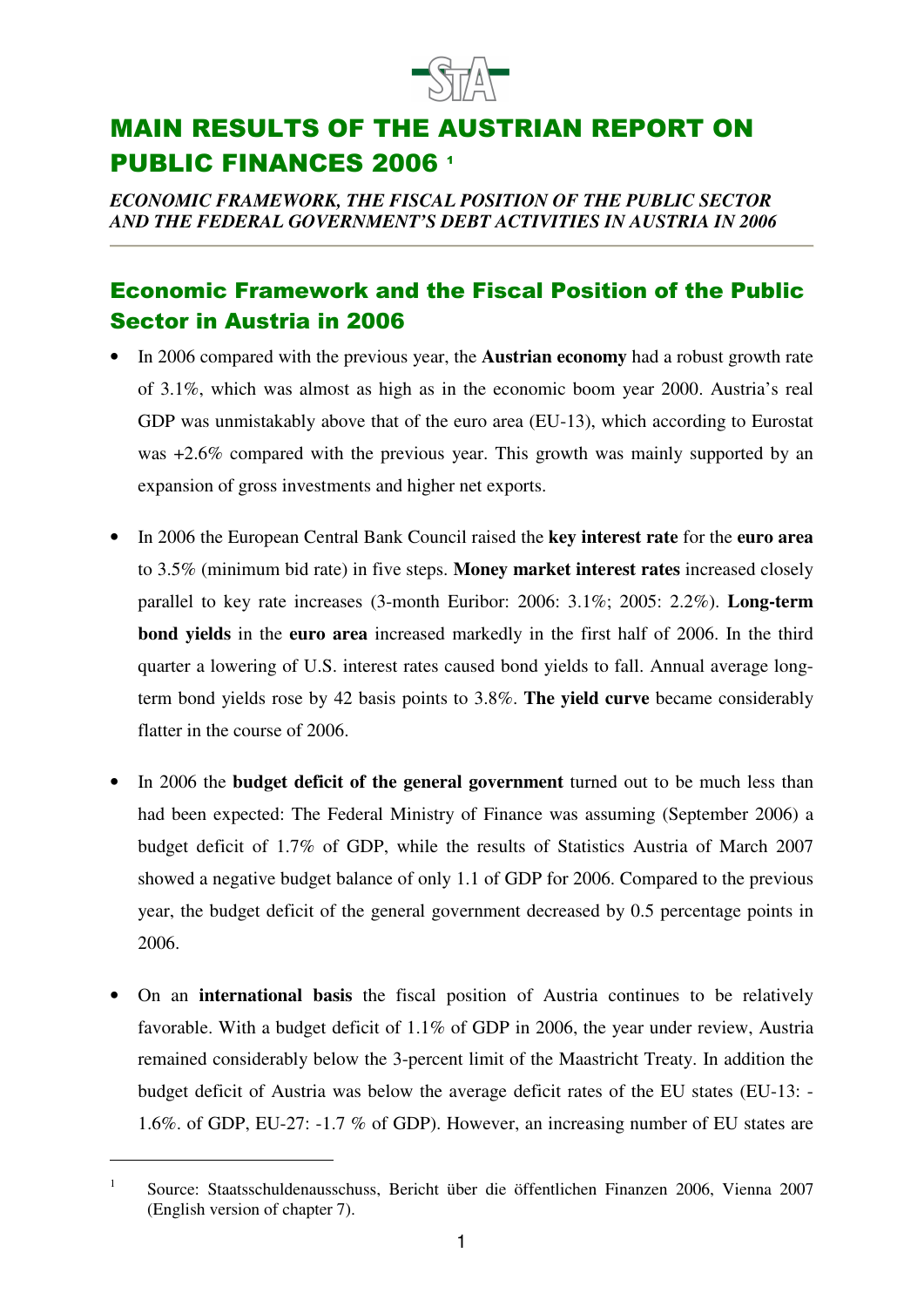

recording budget surpluses. In 2006 high budget surpluses were recorded by Denmark (+4.2% of GDP), Finland (+3.9% of GDP), Estonia (+3.8% of GDP), Bulgaria (+3.3% of GDP), Ireland (+2.9% of GDP), Sweden (+2.2% of GDP) as well as Spain (+1.8% of GDP).

- At an overall rate of 4.0% the **revenue of the public sector** rose much more sharply in the year under review than in the previous years (on average 2002 to 2006: 2.7% per year). The high economic growth rate and the positive profit results of domestic enterprises more than compensated for the loss of revenue from the tax reform 2004/2005. In 2006 the **amount of federal tax revenues shared with provinces and municipalities** was more than 2 billion euros above the amount predicted by the federal government. Of this amount about 1.5 billion euros remained with the federal government. Nevertheless a decrease in the **public revenue ratio** of 0.3 percentage points to 47.9% of GDP was recorded in light of a nominal GDP growth of 4.7%. In 2006 the **tax ratio of the general government amounted** to 42.0% of GDP and developed parallel to the tax revenue ratio of the general government. The decrease of the fiscal burden was noticeably less distinct than in the previous years (2006: -0.2 percentage points; 2005: -0.7 percentage points).
- In 2006 **expenditures of the general government** rose by a total of 3.1%. Thus they only moderately exceeded the average of the past five years of 3.0% per annum. On the expenditure side, the reform measures taken in the previous years (pension reforms, administration reforms, stricter budget controlling), a lowering of unemployment, the discontinuation of reflationary measures (special investment tax credit) as well as restrictions on discretionary expenditures helped to curb the dynamism of expenditures. On the other hand, public budgets were additionally burdened by the Package of Measures of 2005 to increase employment and research ("Apprentice Initiative", "Regional Employment and Growth Initiative 2005/2006", "Law for Enhanced Employment Prospects 2006", "Offensive to Revive Research Activities") as well as by dynamic expense positions (above all in health care). In 2006 the **expenditure ratio** of the general government showed a strong reduction (2006: 49.1% of GDP, 2005: 49.9% of GDP).
- The **sectoral distribution of the public budget balances** according to Maastricht show that according to preliminary results the **federal level** markedly improved its budget balance in 2006 (2006: -1.5% of GDP; 2005 -1.8% of GDP), while the budget surpluses at **the provincial and local levels** barely increased (2006: +0.4% of GDP; 2005: +0.3% of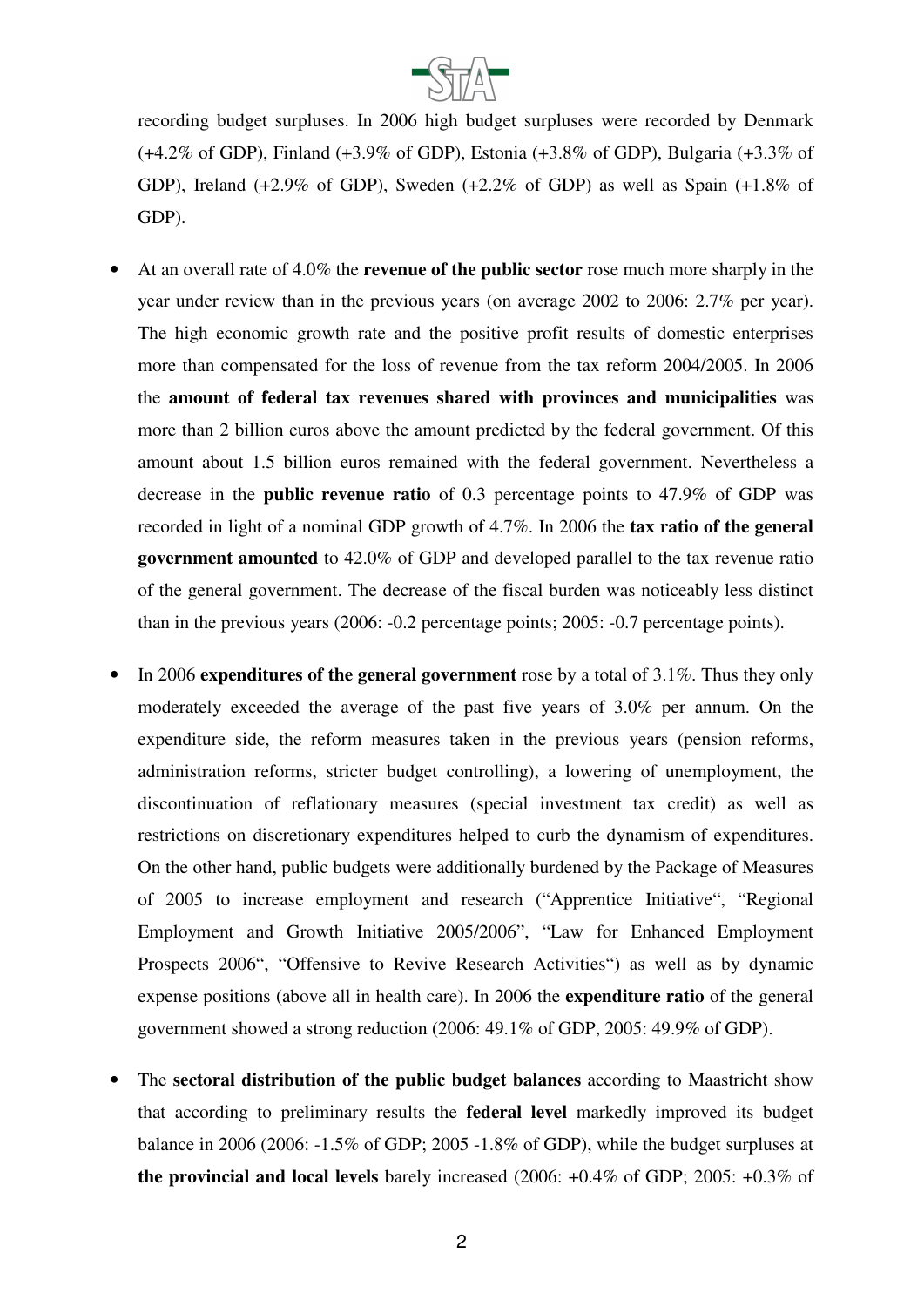

GDP). These diverging developments reflect, among other things, the situation that factors influenced by economic cycles affect mainly the federal level. Additionally, the provinces and municipalities – in particular as a result of the persistent expenditure dynamism in the health sector, but also through higher financing costs of debt and increased subsidies – have hardly utilized their additional revenues or lower expenditures resulting from the economic cycle to increase their surpluses. **Social security funds** are expected to have nearly balanced budgets for 2006.

- However, the **stability contribution of the provinces (including Vienna)** in the amount of 0.6% of GDP on the basis of the **Austrian Stability Pact 2005** is expected to have been reached in 2006. The main reason was the accelerated use of measures that – deviating from the ESA 95 definitions - were permitted to be applied for the last time. Included are, in particular, proceeds from the transfer of properties to real-estate enterprises of the provinces and loans made to public hospitals, which are neutral for the measurement of deficit. Also the **stability contribution** on the **local level (not including Vienna)** – an (annual) balanced budget on the basis of the Austrian Stability Pact 2005 – is likely to be achieved again in 2006, the year under review.
- **Structural shifts** in **public expenditures** show the following: In the period from 2002 to 2006 **transfers to market producers** and **social benefits in kind to private households** at current expenditure rates of 12% and 11% reached their highest increases on average of 6.2% and 4.7% per annum respectively. These dynamics seem to be mainly the result of cost increases in health care. Programs to increase growth and employment of the federal government (special investment tax credit, research subsidy, educational bonus, apprenticeship subsidy etc.) are additionally reflected in the **transfer payments to market producers**. In contrast, from 2002 to 2006 **monetary transfer payments to private households**, which bind more than 37% of the total volume of public expenditures, showed a comparatively low increase of 3.0% per annum, which corresponds to that of the **annual total expenditure growth of the general government**. At a rate of 19% of total expenditures, **compensation of public employees** also showed an increase of 3.0% per annum; with a recent rate of 6%, **interest payments** for the public debt showed a slight decrease of 0.1% per annum on average.
- At a most recent rate of 2.1% of total expenditures, the **gross investments** of the state decreased between 2002 and 2006 by 0.9% per annum. Institutional changes in the public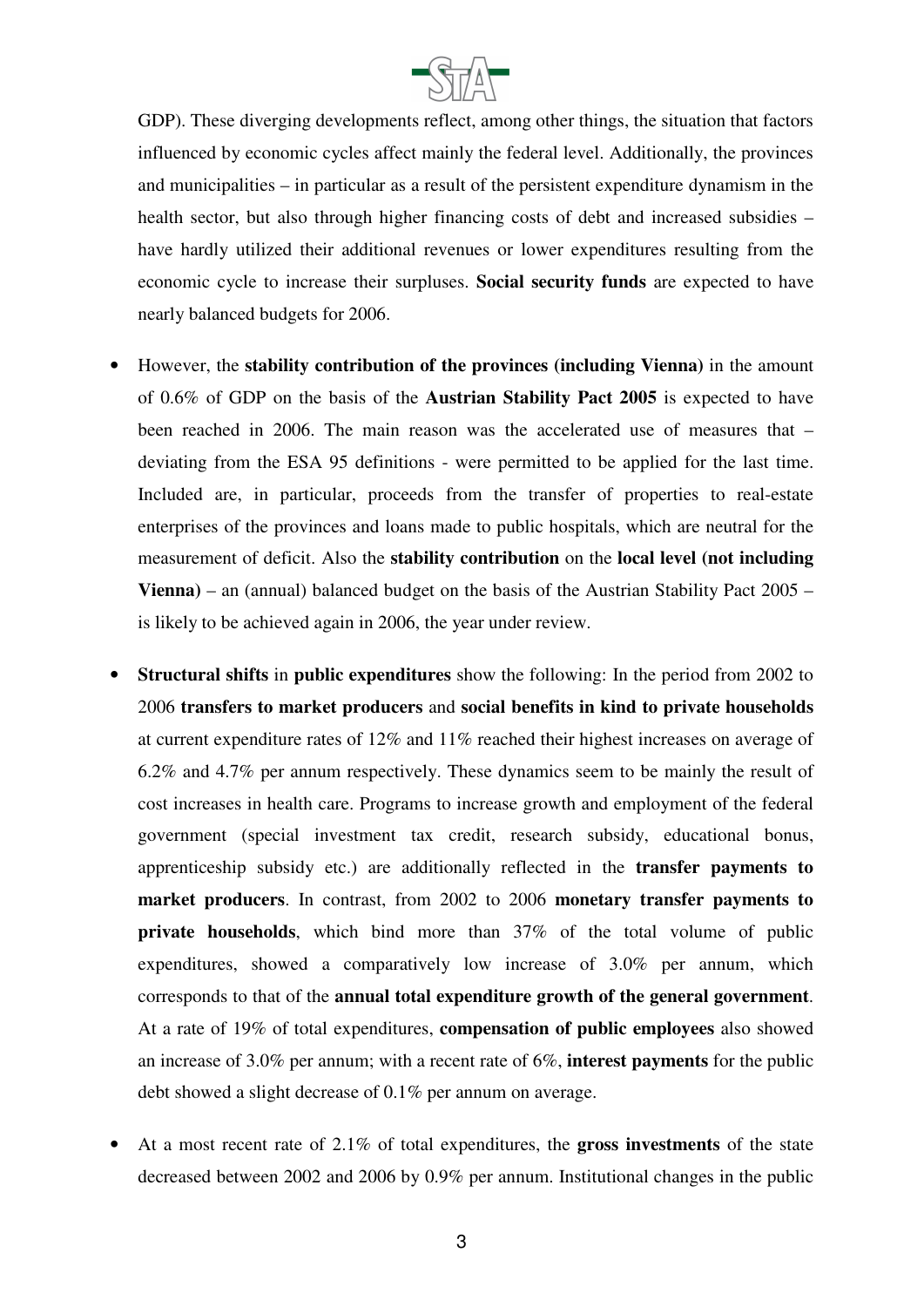

sector in 2001 (spinning-off of hospitals and market-like services at the central and municipal level) not only caused a definite decrease in public investments in 2001 in the sense of ESA 95 but also lead to the fact that investment financed by public funds in the ESA 95 category of gross investments are hardly discernable. If the **investments of the spun-off units**, which in the past had been part of the public sector, are included the **investments of the state**, the **gross investments of the state** (including spun-off units, not including Austrian Federal Railways) show a figure of 5 billion euros, with a tendency to increase in nominal figures (2006: 5.5 billion euros or 2.1% of GDP; 2002: 5.2 billion euros or 2.4 of GDP). Leasing finance (operating leasing) is not included in these figures.

- On the **revenue side**, in the period from 2002 to 2006 the weak business cycle at the beginning of the period under review and the Tax Reform 2004/2005 curbed the volume of tax revenue. The increase in **overall tax revenue** amounted to 2.4% per annum on average. Although losses in revenue from the Tax Reform 2004/2005 were lower than expected, at 2.3% per annum, the average increase in **direct taxes** from 2002 to 2006 was less than the overall tax development. At 2.6% per year, revenues of the state from **indirect taxes** expanded more sharply within the period under review. **Social insurance contributions** are included in taxes in a broader sense and have a share of overall revenues of about 33%. Between 2002 and 2006 **actual social contributions** developed dynamically in spite of the tight situation on the labor market (on average 2002 to 2006: +3.6%) due to improving employment figures and increases in contributions.
- There are very close financial connections between the four sub-sectors of the state: although the tax ratios regulated in the Financial Equalization Act (FAG) are directly entered as tax revenues of the respective public administrative body, the **intergovernmental transfer revenues** of the **provinces** and of the municipalities cover more than half and around one-fifth of the total income, respectively. With **social security funds,** in particular the federal contribution to pensions results in an intergovernmental revenue ratio of more than 25%. On expenditure side, it becomes evident that essentially the **federal level** (co-) finances services that are offered by other public bodies. In 2006 intergovernmental transfer payments amounted to around 36 billion euros (that is 22% of total expenditures), about 25 billion euros of which were accounted for by payments of the federal government.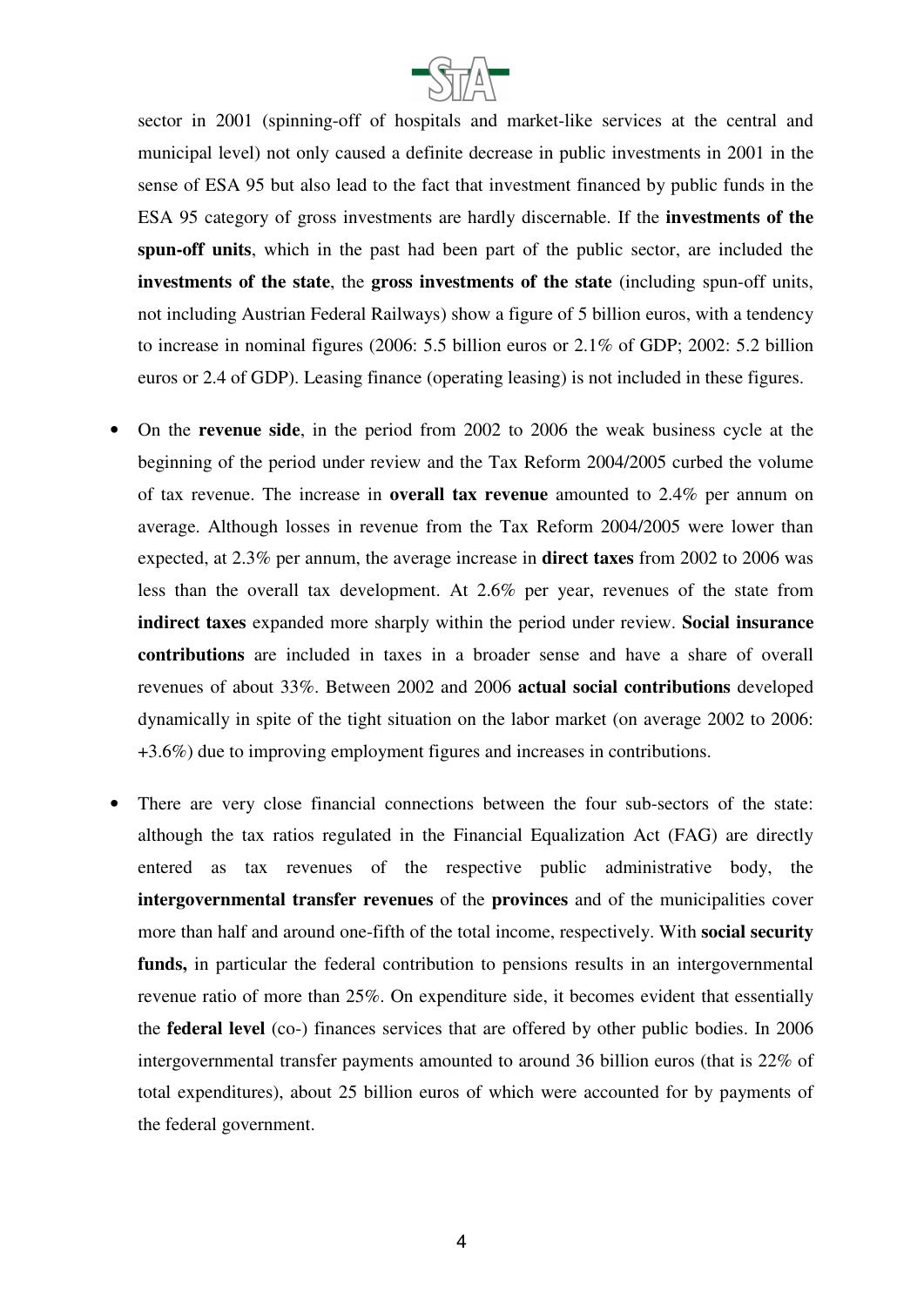

- From 2001 to 2006 **intergovernmental transfers** (on the expenditures side) expanded extremely dynamically  $(+5.7\%$  per annum). This reflects the increasingly complex financing network of the public budgets in Austria and in this connection the need for a reform to disentangle competences and financing between the various levels of government. The dynamism of these transfer flows is further increased by the fact that areas of responsibility are being spun-off from the individual budgets and performed by sub-units on their own (funds, associations, other units). When only payment flows between the sub-sectors are observed (intergovernmental payment transfers not including those within the respective sub-sector), these transfers then increased by 3.8% per annum on average from 2002 to 2006.
- At the end of 2006, the **national debt in accordance with Maastricht** amounted to 159.5 billion euros and increased on the previous year by 3.9 billion euros (2005: 155.4 billion euros). Measured against GDP, the debt ratio was reduced by 1.3 percentage points from 63.5% (end of 2005) to 62.1% of GDP (end of 2006).
- At the end of 2006, the **federal level** accounted for 91.1 of the total national debt, the **provincial level** accounted for 4.7%, the **municipal level** (including Vienna) for 3.0%, and **social security funds** for 1.2%. In 2006 the national debt as percentage of GDP decreased by 1.5 percentage points to 56.6% of GDP, while the debt ratio of the provincial level and the social security funds increased by 0.2 percentage points and 0.1 percentage points respectively to 2.9% of GDP and 0.8% of GDP.
- The **creditor structure of the public debt** is dominated by the creditor structure of the federal debt. The federal government covered its financing requirement to a very great extent by means of issuing euro-bonds, which since the EMU was implemented have been acquired almost completely by foreign investors (in particular from the euro area). By the end of 2006, the share of **foreign debt** reached about 76%. The Austrian **banking sector** is the most important **domestic creditor** of public debt (end of 2006: 13%). At the end of 2006 **private investors** (enterprises and private households) held only about 1% (about 1.5 billion euros) of the total public debt. At the end of 2006 the indirect ownership of government securities through investment funds of private households amounted to over 2 billion euros.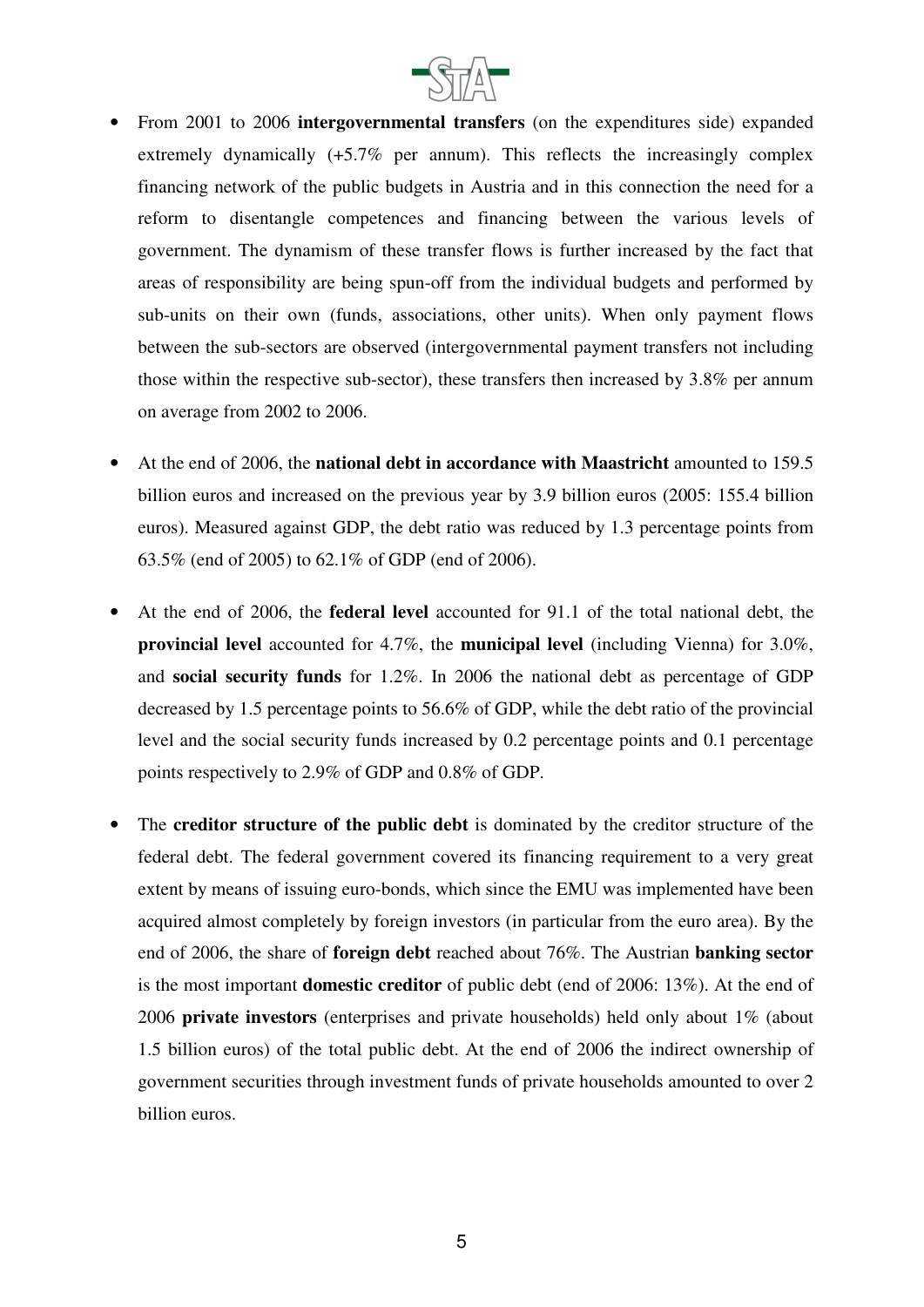

## The Federal Government's Debt Activities and the **Creditors' Structure in 2006**

- The **debt of the federal government** (without own security holdings) reached 145.3 billion euros at the end of 2006 and thus was 3.9 billion euros or 2.8% above the comparable value of 141.3 billion euros of the previous year. Measured against GDP, the level of federal government debt decreased noticeably in the year under review (end of 2006: 56.6% of GDP; end of 2005: 57.7% of GDP).
- The **share of foreign currency debt** of the total debt (after swaps) decreased markedly once again on the previous year from 8.2% (end of 2005) to 5.7% (end of 2006). Although the federal government did not finance its needs exclusively in the form of euro borrowing, almost all-foreign currency borrowing was transferred into euro debt categories by means of derivative transactions (cross-currency swaps or forward foreign exchange contracts). **Revaluation gains** also lowered the foreign currency debts in 2006 (unrealized net gains 2006: 0.6 billion euros).
- The debt management of the federal government took advantage of the nominal interest level on the euro capital markets, which increased, but is still low from a historical point of view, in order to give priority to conclude **long-term financing at fixed interest rates**. Once again, **euro federal bonds** with an average time to maturity of 11.5 years were the principle source of financing. Extremely long maturities of up to 40 years were obtained by bank loans (promissory note bonds in euros), which covered about 5% of the gross total volume of issues.
- The **yield difference** of Austrian bonds to German federal bonds, which in the 10-year maturity segment have "benchmark status", has been very low since 2003 and did not change in the year under review compared to 2005. On an annual average of 2006, the yield difference compared to Germany for 10-year bonds was 2 basis points. With the exception of Greece, Italy, and Portugal, most other EMU states also showed a similar yield difference compared to Germany (EU-12-average 2006 (not including Luxemburg): 8 basis points, 2005: 5 basis points).
- The **structure of the federal government's debt** in Austria moved further towards euro forms. 79.7% of the debt of the federal government was accounted for by **euro federal bonds** (2005: 77.0%) and 94.3% by **all types of euro debts** (2005: 91.8%). The percentage of **credit and loan contracts** in euros decreased to 10.7% (2005: 12.2%). The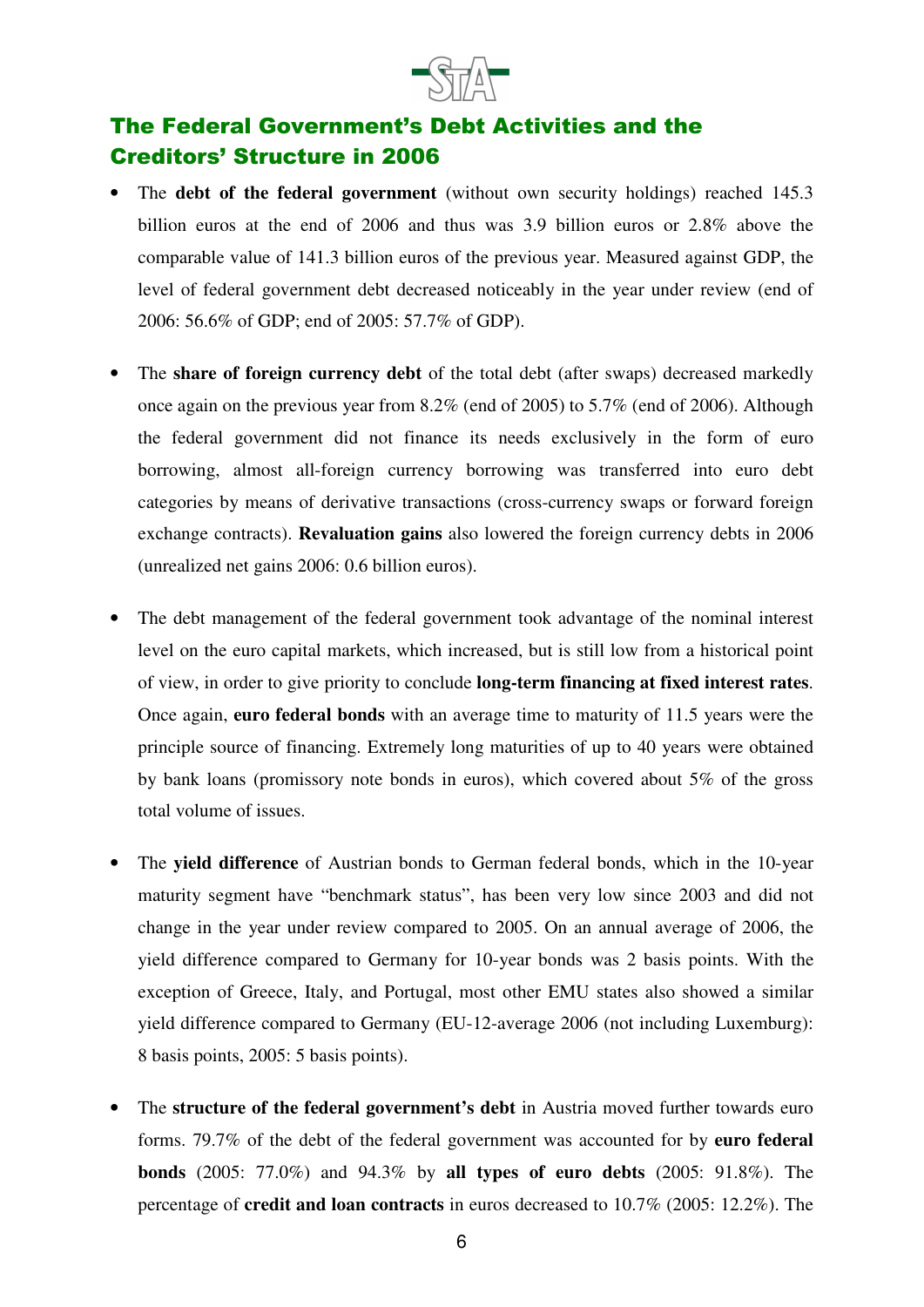

**euro debt** (after swaps) increased by a total of 7.3 billion euros or 5.6% to 136.9 billion euros.

- The **volume of foreign currency debt** expressed in terms of euros was 8.3 billion euros at the end of 2006 and thus was 3.3 billion euros under the value of the previous year of 11.6 billion euros. In 2006, the year under review, after swaps had been taken into consideration, there was no **new financing in foreign currency**. A comparison of the respective framework conditions on capital markets (interest rate level, interest rate differentials between currencies, circle of investors, liquidity, product mix) spoke for the euro financial market and against taking on any additional exchange rate risk. The share of Swiss francs in foreign currency debt was 56.9% (2005: 61.8%) and that of the Japanese yen was 43.1% (2005: 38.2%).
- In the year under review, the **foreign debt ratio of the federal government** showed an increase once again, which was due to the fact that **euro** debt securities of the federal government were acquired by foreigners. If the 10% share of securities owned by the federal government is not taken into account, foreign primary dealers through sale by tender or by syndicated issues acquired almost 98% of the volume of federal bond issues (2005. 97%).
- The average **remaining time to maturity** of the **total debt portfolio** rose once again in 2006, though less markedly than in the previous year. At the end of the year 2006 the average remaining maturity was 8.1 years and thus was 0.5 years above the value of the previous year.
- In 2006 the average **nominal interest rate** of the federal government's financial debt was reduced once again in spite of an increase in the time to maturity of 0.5 years and an increase in the market interest level from 4.6% (end of 2005) to 4.4% (end of 2006). This development was the result of substantial repayment of debt categories with a much higher nominal interest rate of up to 7.7%. In 2006, the market interest rate level had only a very small effect on the average nominal interest rate, in particular due to the high fix interest proportion of the debt, but also as a result of the increase in bonds. At the end of the year under review, 96.9% of the outstanding obligations of the federal government were fixed interest rate obligations (2005: 96.0%).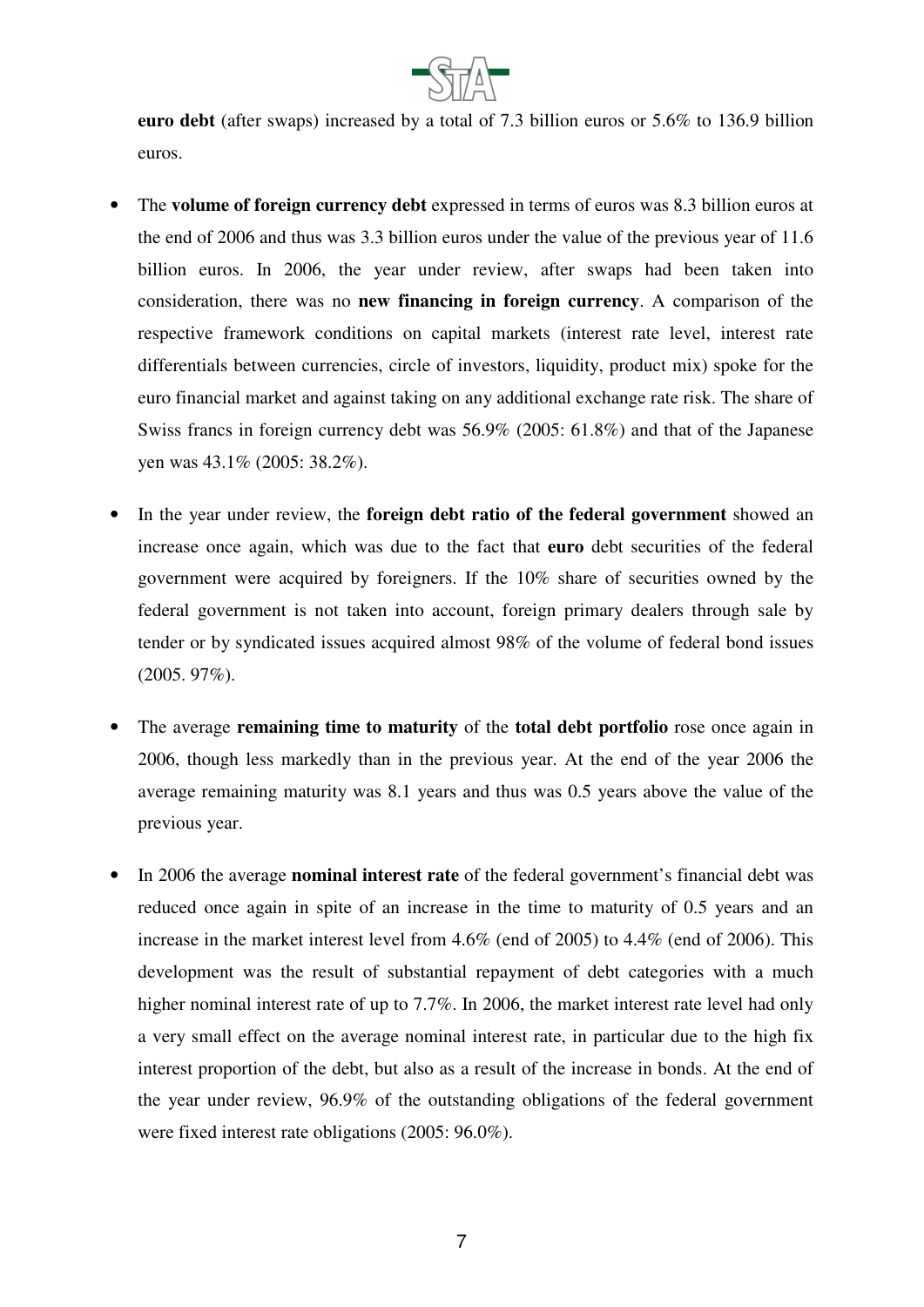

- In 2006, the year under review, the expenditure component "**interest costs"** for the debt increased much less compared to 2005 (2006: +0.13 billion euros; 2005; +0.43 billion euros). Through the federal government's remission of claims on intermediary financing of the public entities of the SCHIG (Railroad Infrastructure Company) and the OEBB (Austrian Federal Railways) at the end of 2004 in the amount of 6.1 billion euros, growth in federal government interest payment servicing showed an additional increase of around 275 billion euros. If **miscellaneous expenditures** are included, the **cost for the debt** totaled 6.85 billion euros (2005: 6.47 billion euros). In 2006 the expenditures of the budget component "miscellaneous expenditures" was once again below that of "miscellaneous revenues". At 75 million euros, the revenue surplus of 2006 was clearly lower than in 2005 (over 300 million euros).
- If the development of the interest costs for the federal government's debt is compared with national key figures, the following can be seen: there was an increase in the **interestto-tax ratio** (measured against the net tax revenue of the federal government) as a result of the Tax Reform 2004/2005, which is in contrast to the previous year. This ratio is, however, expected to be reduced again by 2008. Interest payments (including miscellaneous expenditures) absorbed 16.9% of the federal government's taxation revenue in 2006, the year under review (budget section 52 "public taxes"; net tax achievements). The **interest-to-GDP ratio** was 2.7% of GDP in 2006 and thus slightly above the value of the previous year of 2.6% of GDP. The positive cyclical situation combined with decreasing interest expenditures is expected to lower the interest-to-GDP ratio of the federal government debt by 2008 to 2.4% of GDP, according to budget estimates.

## **Conclusions**

- In an international context the **fiscal position of Austria** continues to be relatively positive with a budget deficit of 1.1 of GDP in 2006 and a debt ratio of 62.2% of GDP. Both key figures were below the average deficit and debt ratios of the euro countries (deficit: -1.6% of GDP; public debt: 69.2% of GDP). However, in comparison to the year before, in spite of strong economic growth, the budget deficit of Austria was not reduced as much as the average of the euro area (Austria: -0.5 percentage points; EU-13: -0.9 percentage points).
- Without programs to curb the dynamism of expenditures (in particular in the area of health services), a comprehensive state reform program that reinforces the responsibilities